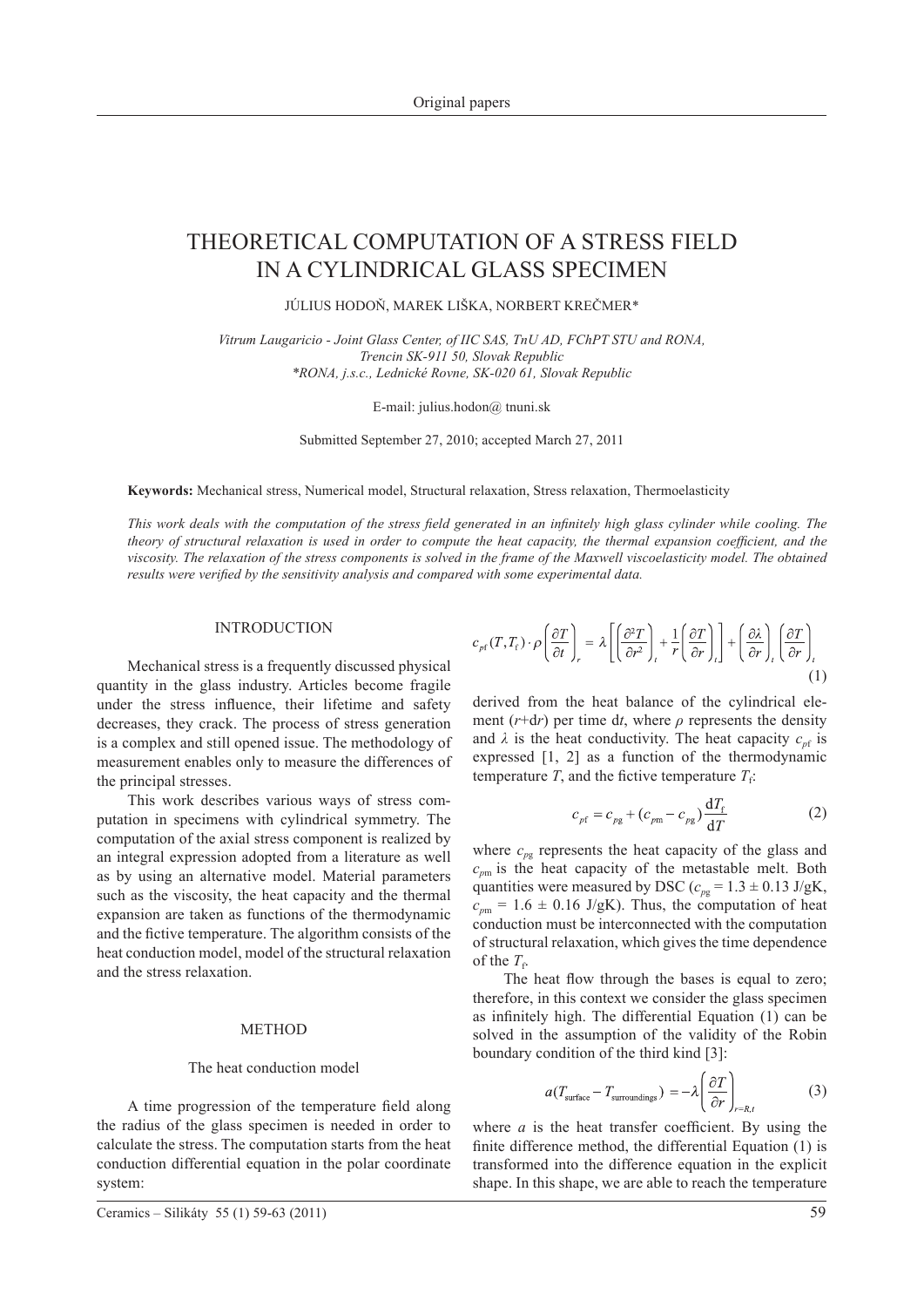in specific nodal point directly by using the temperature that has been obtained in the previous time step.

The temperature history is computed in listed style in single nodes along the radius of the specimen. This history is saved in a matrix and thereafter used in following computations.

## The structural relaxation model

The computation of the Tool fictive temperature  $T_f$ starts at a temperature above the glass transition temperature  $T<sub>g</sub>$  at the condition of the metastable equilibrium  $(T_f = T)$ . The time continuation of  $T_f$  was obtained in the Tool-Narayanaswamy-Mazurin (TNMa) model of the structural relaxation by solving the Equation [1]:

$$
T_{\rm f}(t) = T(t) - \int_0^t \mathrm{d}t' \left(\frac{\mathrm{d}T}{\mathrm{d}t}\right) M\left[\xi(t) - \xi(t')\right] \tag{4}
$$

where *M* is the Kohlrausch-Williams-Watt relaxation function, *t* is time and  $\xi$  is the non-dimensional reduced time. The relaxation function *M* is expressed by the formula:

$$
M(\xi) = \exp(-\xi^b)
$$
 (5)

where the parameter *b* determines the width distribution of the relaxation times 0<*b*≤1. The non-dimensional reduced time *ξ* is determined:

$$
\xi(t) = \int_0^t \frac{\mathrm{d}t'}{\tau(t')} = \int_0^t \frac{K}{\eta(t')} \mathrm{d}t'
$$
\n(6)

where *K* is an elastic constant and  $\eta$  is the dynamic viscosity. For the computation of the reduced time, the viscosity according to Mazurin is needed [2]:

$$
\log \eta(T, T_{\rm f}) = \left(A + \frac{B}{T_{\rm f} - T_0}\right) \frac{T_{\rm f}}{T} + \log \eta_0 \left(1 - \frac{T_{\rm f}}{T}\right) (7)
$$

These relations (4-7) were used in order to obtain the progression of the fictive temperature in each time and space step. The single model parameters (Table 1)

Table 1. Material parameters of the barium crystal glass (TNMa model) [4].

| Parameter                      | Value             |
|--------------------------------|-------------------|
| log(K/dPa)                     | $9.59 \pm 0.07$   |
| h                              | $0.548 \pm 0.017$ |
| $log(\eta/dPa.s)$              | $1.02 \pm 0.22$   |
| $10^7 \alpha_{\rm g} / K^{-1}$ | $101.0 \pm 4.9$   |
| $10^7 \alpha_{\rm m}/K^{-1}$   | $347.1 \pm 2.4$   |
|                                |                   |

were gained by using the nonlinear regression analysis of thermomechanic data of the barium crystal glass [4].

### The stress generation model

The temperature gradient generates the radial, tangential and axial stress components, which can be obtained by the following Equations [5]:

$$
\sigma_{\rm r}(r) = \frac{E}{1 - \upsilon} \left( \frac{1}{R^2} \int_0^R \alpha_{\rm r} \, \text{Tr} \, \mathrm{d}r - \frac{1}{r^2} \int_0^r \alpha_{\rm r} \, \text{Tr} \, \mathrm{d}r \right) \tag{8}
$$

$$
\sigma_{\rm t}(r) = \frac{E}{1 - \upsilon} \left( \frac{1}{R^2} \int_0^R \alpha_{\rm r} \, \text{Tr} \, \mathrm{d}r + \frac{1}{r^2} \int_0^r \alpha_{\rm r} \, \text{Tr} \, \mathrm{d}r - \alpha_{\rm r} \, \text{T}(r) \right) \tag{9}
$$

$$
\sigma_{\rm a}(r) = \frac{E}{1-\nu} \left( \frac{2}{R^2} \int_0^R \alpha_{\rm f} \, Tr \, dr - \alpha_{\rm f} \, T(r) \right) \tag{10}
$$

where *υ* represents the Poisson ratio and *E* is the Young's modulus. The coefficient of thermal expansion  $\alpha_f$  depends on *T* and  $T_f$  as well as  $c_{pf}$  in the Equation (2):

$$
\alpha_{\rm f} = \alpha_{\rm g} + \Delta \alpha \frac{\mathrm{d}T_{\rm f}}{\mathrm{d}T} \tag{11}
$$

where  $\Delta \alpha = \alpha_m - \alpha_g$ , which is the difference between the thermal expansion of metastable melt and glass. The temperature field was described by the symmetrical polynomial equation of the 4th degree

$$
T(r) = T_0 + T_2 r^2 + T_4 r^4 \tag{12}
$$

which properly describes the radial course of the temperature field. Under this assumption, the integration of Equations (8 - 10) leads to more convenient shapes for calculations. Cooling of the *i*-indexed element (Figure 1) starts from the zero time step  $(n=0)$ , where the residual stresses equal to zero

$$
\sigma_{i,n=0}^{\text{rez}} = 0 \tag{13}
$$

For the computation of the residual stress in the following time steps is necessary to know the value of the term

$$
\Delta \sigma_{i,n} = (\sigma_{i,n} - \sigma_{i,n-1}), \qquad (14)
$$

which is the difference between the stresses obtained from the Equations (8-10) in the present and previous time step. Then, the final residual stress is expressed by the equation

$$
\Delta \sigma_{i,n}^{\text{rez}} = \left( \sigma_{i,n-1}^{\text{rez}} + \Delta \sigma_{i,n} \right) \exp \left( -\frac{\Delta t E}{2\eta \left( T_{i,n}, T_{f,i,n} \right)} \right) \tag{15}
$$

## The discrete stress generation model

Alternatively, own discrete model was used in order to calculate the axial residual stress. The calculation is based on the thermal deformation of the discrete elements with shape sketched in the (Figure 1).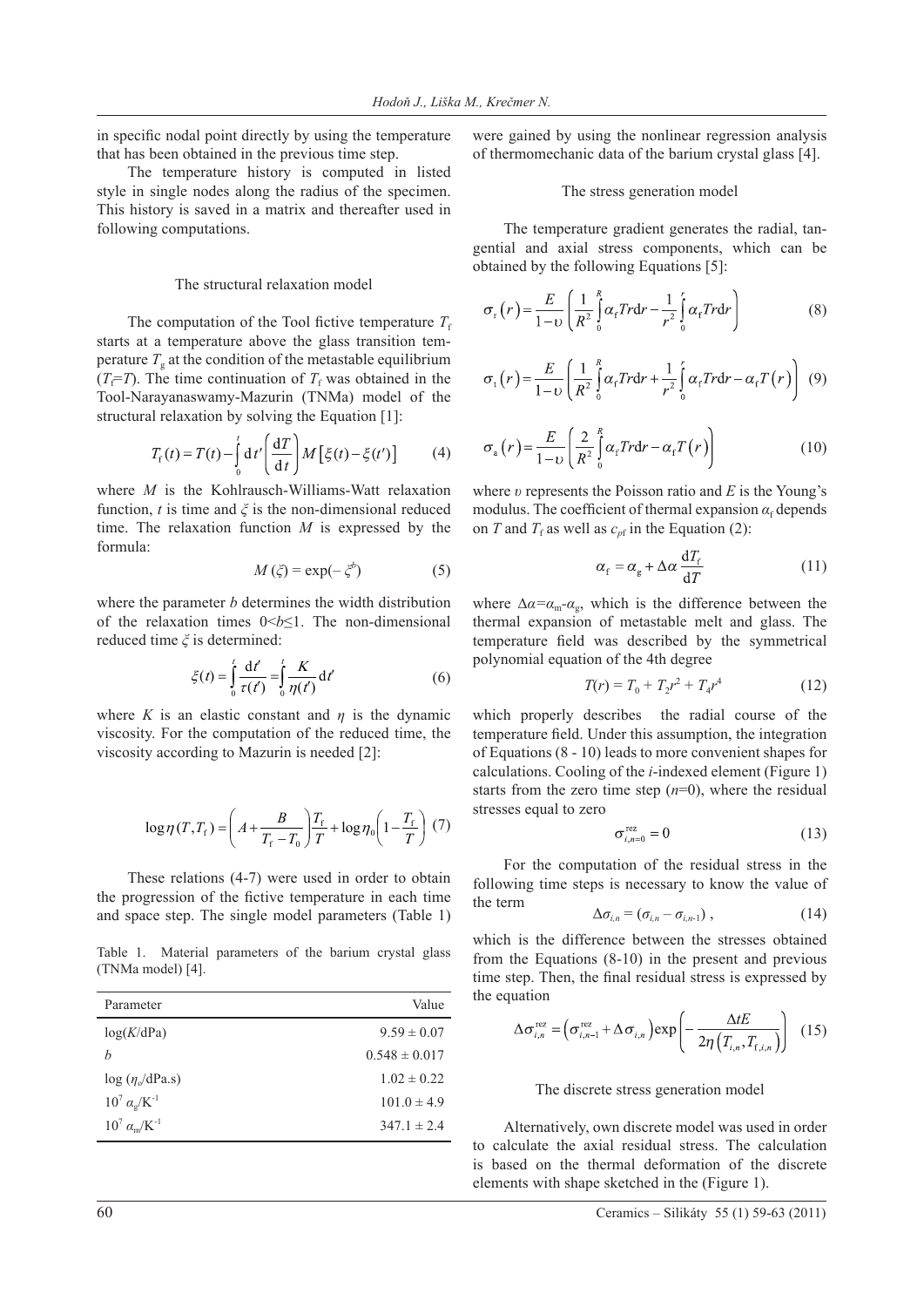For each element indexed *i* in the time step indexed *j* is:

$$
l_{ij} = l_{ij-l} \left( \alpha_{g} \Delta T_{ij} + \Delta \alpha \Delta T_{f,ij} + 1 \right). \tag{16}
$$

From the condition of mechanical equilibrium:

$$
\sum_{i=1}^{N} F_i = 0 \quad , \tag{17}
$$

we see that the relation of the common equilibrium height is:

$$
\overline{l}_{j} = \sum_{i=1}^{N} S_{i} / \sum_{i=1}^{N} S_{i} / l_{i,j}
$$
\n(18)

where *Si* represents the base area of the *i* indexed circular ring (Figure 2).

Each element is stretched or pressed with respect to the equilibrium height by various magnitudes. These deformation differences evoke the tensile or compressive stress. There is a viscosity change of axial deformation under the stress influence during the time interval Δ*t*:

$$
\Delta l_{i,j} = \left(l_{i,j} - \overline{l}_j\right) \exp\left(-\frac{\Delta t E}{2\eta \left(T_{i,n}, T_{\text{f},i,n}\right)}\right) \tag{19}
$$

Finally, the residual stress is gained by using the

 $\sigma_{i,n}^{\text{rez}}$ 

$$
= E \Delta l_{i} / \overline{l_i}
$$



Figure 1. Discrete element shapes of the cylinder, where *S* is the base area and *r* is the radius of *i*-indexed element.

Hook's law:

RESULTS AND DISCUSSION



Figure 3. a) stress components progressions according to the Equation (10); b) experimental data comparison of the axial stress component models



Figure 2. a) space elements; b) element deformation under the shift of the temperature gradient influence; c) resultant deformation of the specimen.

(20)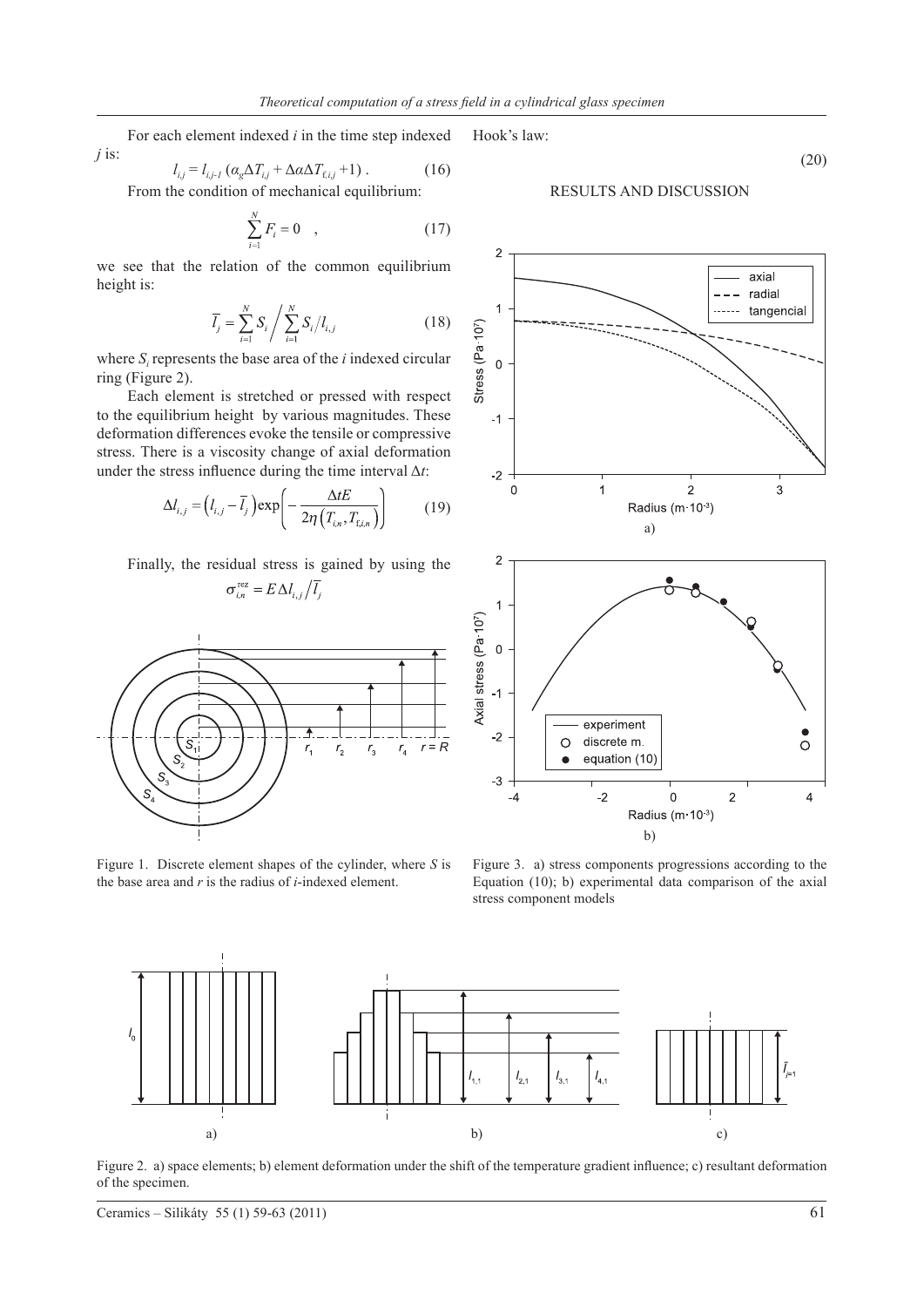The progression of the stress components calculated by using the Equations (8-10) can be seen in the Figure 3a). We used the Poisson ratio equal to zero *υ* = 0 and the heat transfer coefficient  $a = 100 \text{ W} \cdot \text{m}^{-2} \cdot \text{K}^{-1}$ . Figure 3b) compares the axial stress component computed by both listed ways with experimental data obtained by separation of the principal stress components according to the publication [6]. There was a glass cylinder  $(R = 35$  mm) used for the experiment, which was cooled freely on air at the temperature  $T = 80^{\circ}$ C. From the figure results, that the integral, as well as the discrete model give almost equivalent values. Even

more important fact is that these models perfectly fit the experimental data, whereby a practical utilization was proved.

The time progression of the stress generation in the surface node by using the discrete model is shown in the Figure 4. At this type of annealing, the generation of the temperature stress as well as the structural stress progresses parallel so the stress creation has a smooth continuance.

Sensitivity analyses for the influence of the heat transfer coefficient and the number of nodes *p* were



Figure 4. Surface axial stress evolution while cooling on air.



Figure 5. Arbitration of the algorithm sensitivity for the heat transfer coefficient ( $\Delta t = 0.5$  s,  $p = 6$ ).

Table 2. Algorithm sensitivity for the number of nodes.

|                                            | $p=6$              |                       | $p = 8$            |                       | $p = 10$             |                       |
|--------------------------------------------|--------------------|-----------------------|--------------------|-----------------------|----------------------|-----------------------|
| $r$ (mm)                                   |                    |                       |                    | 3.5                   |                      | 3.5                   |
| $\sigma$ <sub>a</sub> (Pa) - discrete m.   | $2.90\times10^{7}$ | $-4.84 \times 10^{7}$ | $3.26 \times 10^7$ | $-4.66 \times 10^{7}$ | $3.39\times10^{7}$   | $-4.56 \times 10^{7}$ |
| $\sigma$ <sub>a</sub> (Pa) - Equation (10) | $3.49\times10^{7}$ | $-4.64 \times 10^{7}$ | $3.52\times10^{7}$ | $-4.48 \times 10^{7}$ | $3.58 \times 10^{7}$ | $-4.36 \times 10^{7}$ |
| $M_{i=p,j=1}$                              | 6.5121             |                       | 3.3225             |                       | 2.0099               |                       |

62 Ceramics – Silikáty 55 (1) 59-63 (2011)